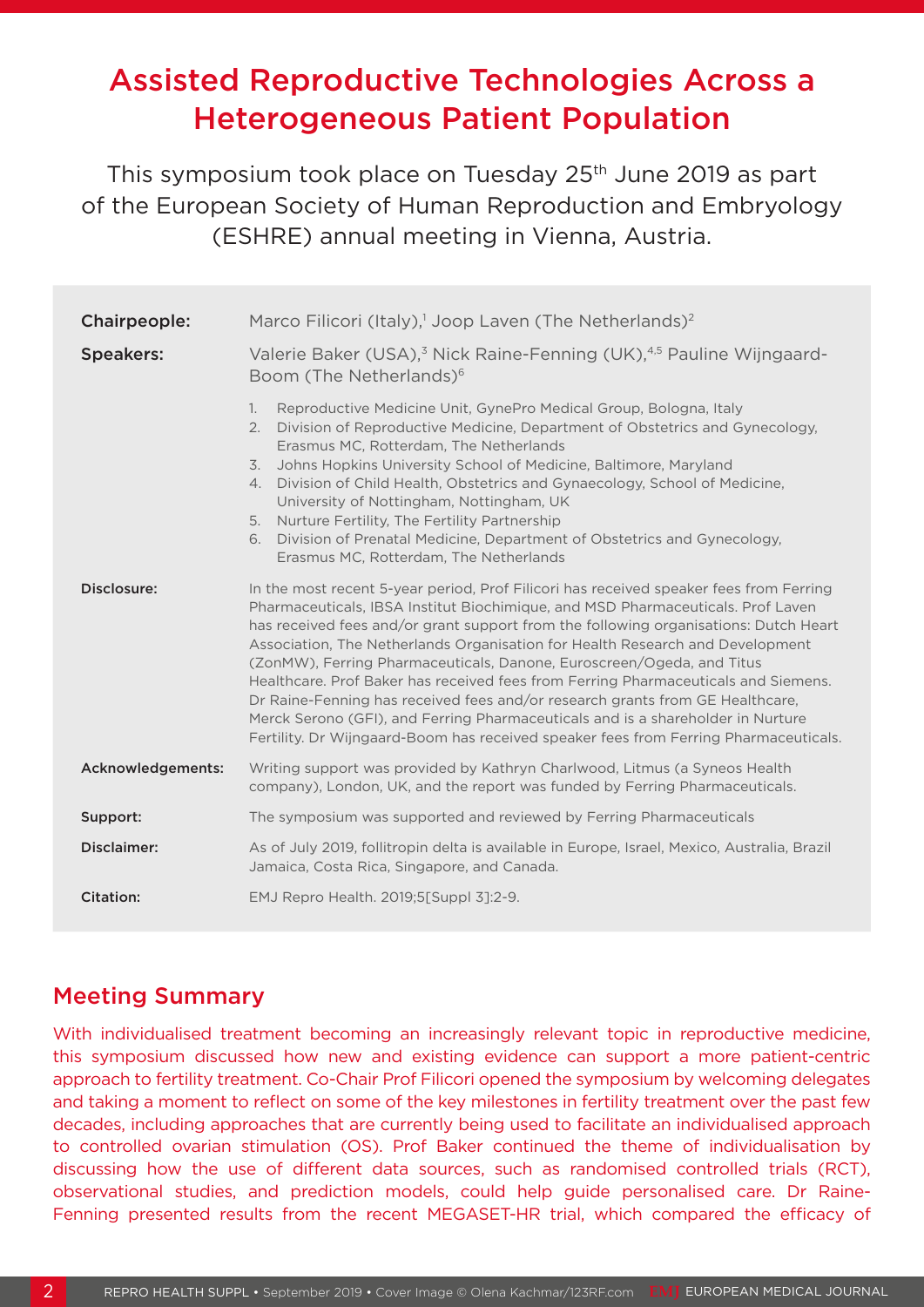highly purified human menopausal gonadotrophin (HP-hMG) versus recombinant follicle-stimulating hormone (rFSH)α in patients predicted to be high responders based on their anti-Müllerian hormone (AMH) levels. The results of this study build on the existing evidence for human chorionic gonadotrophin (hCG)-driven luteinising hormone (LH) activity (HP-hMG) and provide exciting and practical insights on tailoring treatment in this subgroup of patients at risk of ovarian hyperstimulation. Dr Wijngaard-Boom then presented new data from the follitropin delta ESTHER clinical trial programme as well as real-world experience from her own clinic in Rotterdam. The real-world data presented showed that individualised follitropin delta dosing based on the approved algorithm delivers a predictable ovarian response, which is consistent with the results from the ESTHER registration trials, thereby offering positive reassurance about the role of follitropin delta in a clinical setting. The symposium was closed by Co-Chair Prof Laven, who concluded that the approaches discussed during the symposium demonstrate how treatment can be individualised based on a patient's characteristics, and that, if they are not already, fertility experts should be looking to individualise the treatment for each of their own patients.

# Treating a Diverse Assisted Reproductive Technologies Population: Applying Statistics to the Individual Patient

### Professor Valerie Baker

Infertility specialists encounter a diverse range of patient types with varying characteristics and profiles that can impact on their pregnancy outcomes. Clinicians are increasingly moving towards an individualised approach in order to provide each patient with the greatest chance of success. For instance, this can be performed by tailoring the treatment pathway (mild versus conventional versus aggressive stimulation, fresh embryo transfer versus frozen embryo transfer, banking [oocytes or embryos]), and considering factors such as the underlying cause of infertility and prior treatment (Figure 1).<sup>1</sup> Patient goals should also be taken into account, as concerns such as safety, cost, and risk of transmitting a genetic disease may all influence the choice of treatment.

Despite the fact that patients ultimately have the same objective, the variety of treatment options and characteristics means that patient journeys may end up being vastly different. With this high level of heterogeneity, it can be difficult for clinicians to decide which treatment option is most appropriate for their patient. There are several data sources available from which valuable insights are being gained on different treatment approaches, including surveillance data, electronic health records (EHR), RCT, observational data, and predictive models.

Surveillance data has been shown to be a rich data source for clinical outcomes research in reproductive medicine and is relatively inexpensive to obtain.<sup>2</sup> Registries are being set up around the world, with databases already established in the USA, Europe, Latin America, and Africa. One of the largest databases is the Society for Assisted Reproductive Technology Clinical Outcomes Reporting System (SART), which captures around 90% of the cycles performed in the USA and records information such as patient demographics, baseline, and treatment parameters, as well as outcomes.<sup>3</sup> Due to the large amount of data collected, these databases can be used to assess a diverse, real-world population and can be statistically powered for key outcomes such as live birth. However, as these data are not solely collected for research purposes, this method of data collection currently falls short in terms of the data available on confounding factors, and there is still the potential for incomplete or selective reporting of *in vitro* fertilisation (IVF) cycles.<sup>2</sup>

EHR are another source of data used to investigate clinical practice patterns, thereby providing real-world insights.4 The costs associated with EHR are relatively low, as data have already been collected, but there are several limitations associated with this source that relate to the availability of the data. There are still several parameters, including collection of OS data, that are not well captured. Furthermore, many healthcare systems continue to use paper records, at least in part, and the records themselves are not fully integrated across practices.<sup>4</sup>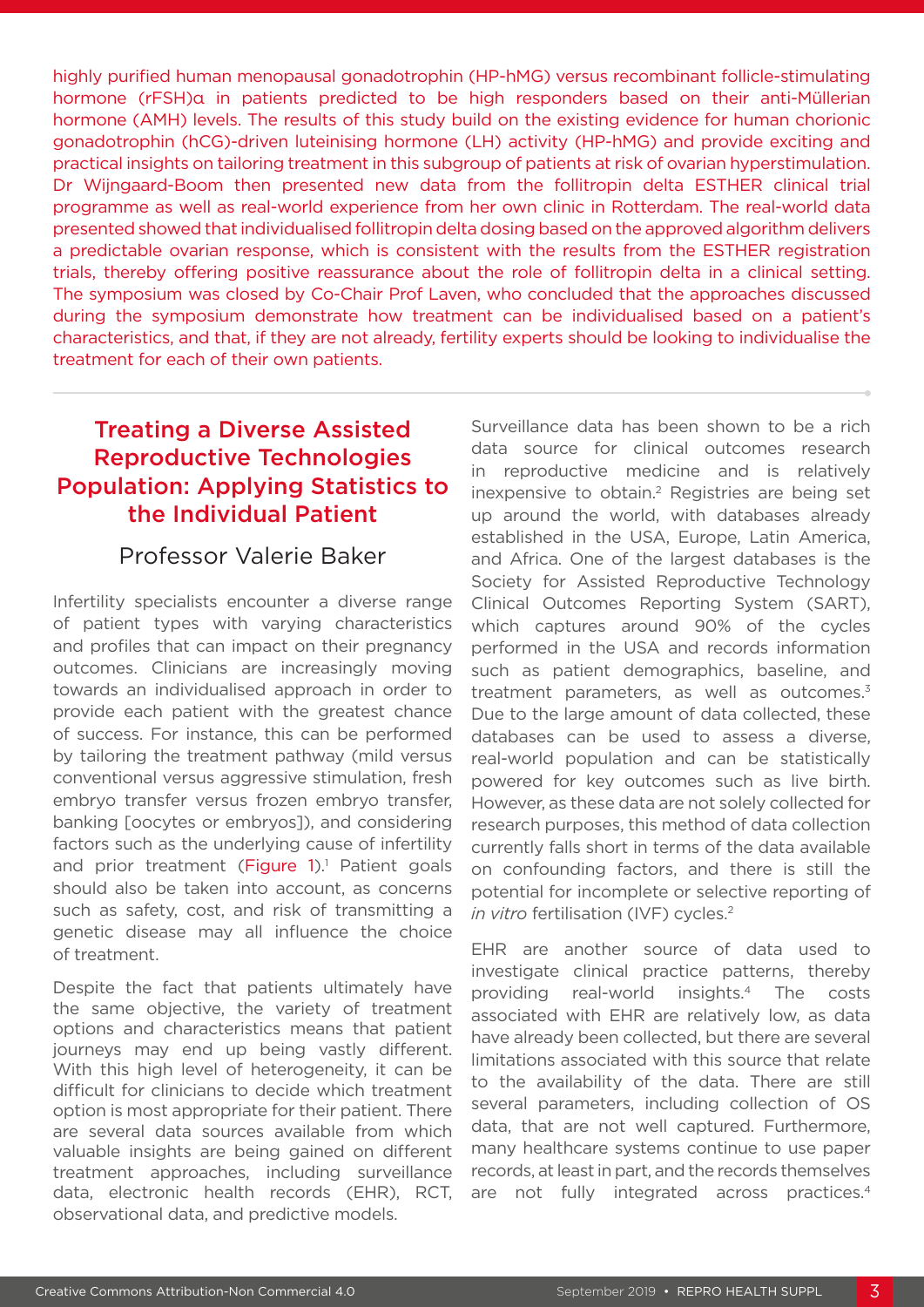

#### Figure 1. Infertility diagnosis and prior treatment considerations when selecting the optimal treatment pathway for individual patients.

IVF: *in vitro* fertilisation; OHSS: ovarian hyperstimulation syndrome.

The RCT has long been the gold standard for determining efficacy of therapeutic interventions.5 Randomisation can address the issue of bias present in other clinical study designs, such as case-controlled studies and cohort studies, allowing potential confounding factors to be balanced in both treatment arms.<sup>5</sup> There are limitations to RCT, such as their high costs, which means that there are only a small number of adequately powered trials conducted with a suitable follow-up period.<sup>5,6</sup> The consequences of underpowering RCT are significant and can leave large data gaps.<sup>6</sup> In reproductive medicine, even the largest trials have relatively limited power to assess key outcomes.<sup>6</sup> A recent analysis suggests that the largest trials in reproductive medicine only had around a 35% power to detect a difference in live birth rate (LBR) of 10 percentage points. This limitation could not be overcome by meta-analyses, which still only have <50% power to detect a difference in LBR of 10 percentage points.6 Another limitation of RCT is that the outcome is normally reported as an average treatment effect, which will not be experienced

by most patients.<sup>5</sup> Furthermore, the results from RCT are not always applicable to many realworld patients due to the specific inclusion and exclusion criteria applied to the RCT study population.<sup>7</sup>

Where there is a lack of RCT data, clinical decisions are often based on evidence from observational studies. Clinical trial emulations and transportability analyses can be combined with methods for examining heterogeneity of treatment effects, facilitating a personalised treatment approach. One use of observational studies is to emulate a hypothetical target trial that would address the clinical question of interest.7 For example, by defining a suitable follow-up period and outcomes of interest (e.g. live birth), an observational study could be used to analyse patients, as if randomised, to estimate treatment effect. This provides a method to impose structure on real-world data. Observational studies can also be used in situations where trial evidence is available but not applicable. Statistical and epidemiological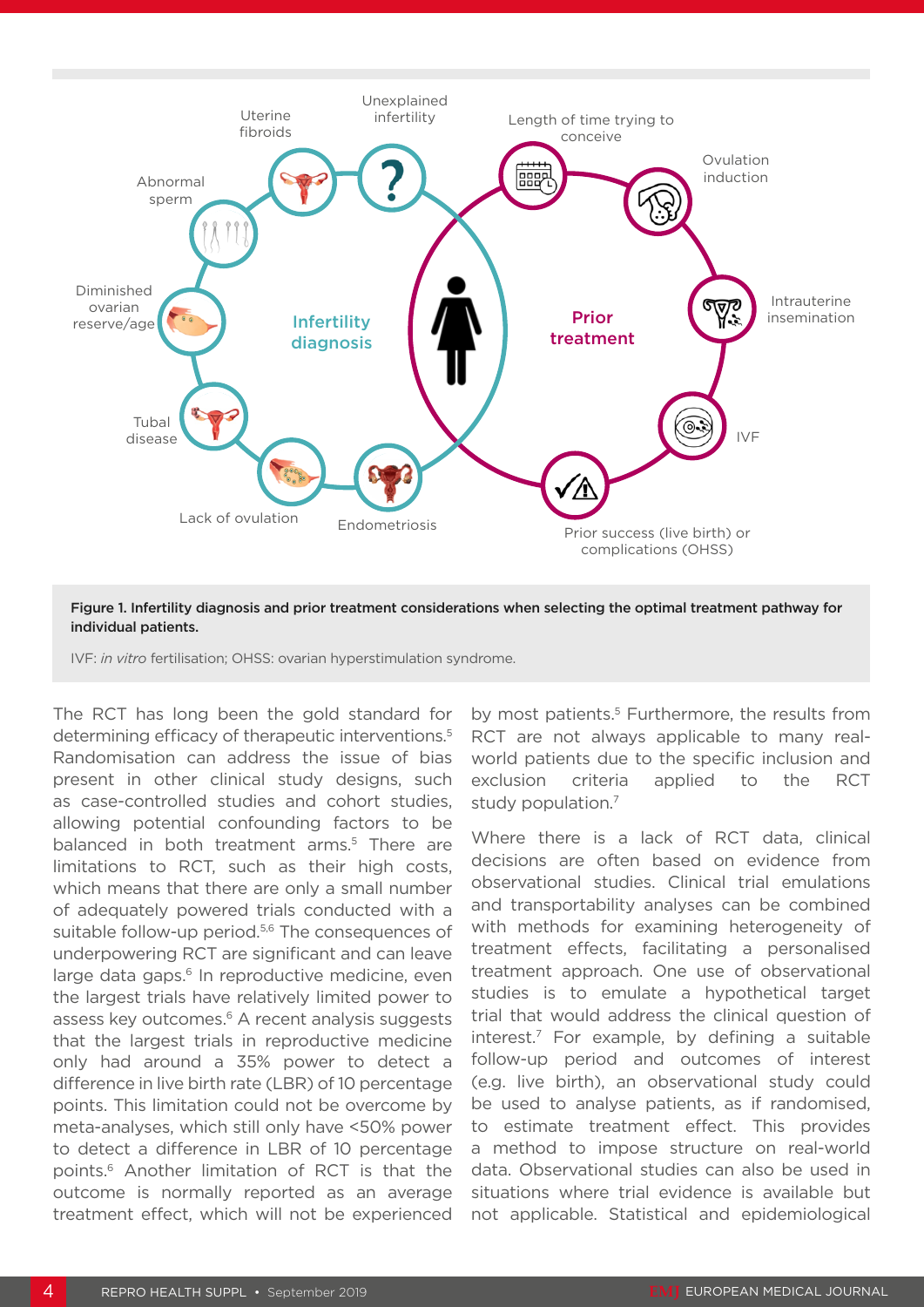models can be applied to observational data and clinical trial data to transport inferences from trial participants to a real-world population.7

Predictive modelling is another valuable tool that can be used to guide treatment recommendations and counsel patients. Using data sources such as observational datasets and clinical trial data, an algorithm can be applied to patient baseline characteristics in order to predict outcomes such as number of oocytes retrieved.<sup>1</sup>

Through a combination of the sources described above, individualised strategies are increasingly being implemented in everyday clinical care. In particular, methods to predict ovarian response are extensively used in clinical practice, with AMH and antral follicle count (AFC) becoming widely accepted as the most practical and sensitive markers of ovarian response available.<sup>8,9</sup> To date, there have only been a small number of RCT prospectively assessing the usefulness of individualised dosing compared with standard dosing.<sup>10-14</sup> These studies suggest that while individualised dosing is associated with some advantages with regards to safety and cost, there is no distinct benefit in terms of pregnancy rates.<sup>15</sup> Future studies comparing personalised and standardised one-size-fits-all treatment approaches will need to consider both efficacy and the benefit–harm balance for the individual patient.

In conclusion, patients all want their care to be individualised and clinicians want to consider the unique characteristics of each patient to minimise risk and maximise benefit. In order to achieve these goals, care will need to be personalised, and guided by evidence from RCT, observational studies, and prediction models.

# Building Upon the Evidence for Human Chorionic Gonadotrophindriven Luteinising Hormone Bioactivity

### Doctor Nick Raine-Fenning

HP-hMG is a well-established product for OS, containing follicle-stimulating hormone (FSH) and hCG. There has been significant investment in a large body of trials conducted over the past

few decades that have consistently demonstrated the efficacy of hCG-driven LH bioactivity in OS. Studies including EISG,<sup>16</sup> MERIT,<sup>17</sup> and MEGASET,<sup>18</sup> all of which have compared gonadotrophin treatment in both IVF and intracytoplasmic sperm injection (ICSI) cycles, demonstrated comparable results between HP-hMG and Chinese hamster ovary (CHO) cell-derived rFSHα or rFSHβ with respect to ongoing pregnancy rate (OPR). In addition, a recent meta-analysis comparing HP-hMG with rFSHα or rFSHβ across seven studies, including the three RCT described above, concluded that HP-hMG is associated with a higher LBR.<sup>19</sup>

The MEnopur in GnRH Antagonist Cycles with Single Embryo Transfer (MEGASET) trial compared HP-hMG and rFSHβ in women undergoing a gonadotrophin-releasing hormone (GnRH) antagonist protocol with single-blastocyst transfer.18 The trial established non-inferiority of HP-hMG, with both groups showing similar results in terms of biochemical pregnancy, clinical pregnancy, ongoing pregnancy, and live birth.

Secondary analysis of the MEGASET trial data investigated the ovarian response and clinical outcome in predicted high responders (defined based on serum AMH levels) treated with either HP-hMG or  $rFSH\beta^{20,21}$  The analysis revealed HPhMG was associated with a significantly higher LBR compared with rFSHβ among patients with AMH levels in the highest quartile.<sup>20</sup> Additionally, HP-hMG was associated with a favourable safety profile among these patients, who had a trend towards a lower incidence of early ovarian hyperstimulation syndrome (OHSS) and/or safety interventions due to excessive ovarian response compared with rFSHβ.<sup>21</sup>

Although fertility experts strive to eliminate OHSS from their clinics, a recent meta-analysis indicated that OHSS still occurs, despite the increased use of antagonist protocols, agonist triggering, and a lower threshold to convert to a freeze-all protocol.<sup>22</sup> The results from the MEGASET secondary analysis suggest that the specific gonadotrophin chosen for treatment may influence the risk of OHSS, and therefore influence clinical outcomes in predicted high responders. However, as the analysis was not powered to specifically investigate the treatment effect in these women, more data were needed to support the choice of gonadotrophin in high responders (Figure 2).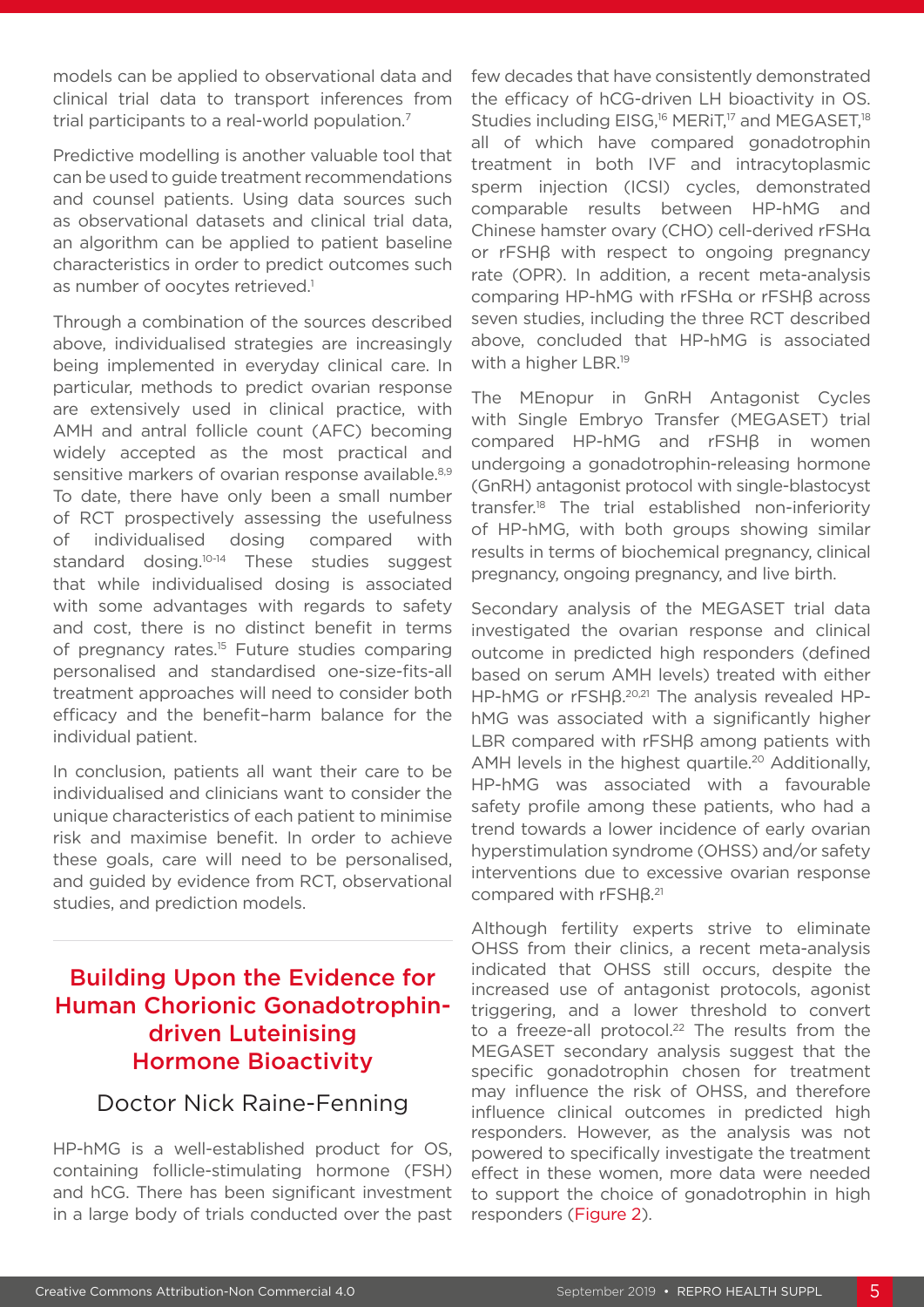

#### Figure 2. MEGASET-HR is the fourth large randomised controlled trial comparing HP-hMG and rFSH (rFSHα or rFSHβ).

Data provided is per protocol populations.<sup>16-18</sup>

HP-hMG: highly purified human menopausal gonadotrophin; rFSH: recombinant follicle-stimulating hormone. \*rFSHα; †rFSHβ.

The MEnopur in GnRH Antagonist Cycles with Single Embryo Transfer – High Responder  $(MEGASET-HR)$  trial  $(NCT02554279)^{23}$  was specifically designed, therefore, to compare the efficacy and safety of HP-hMG (Menopur®) versus rFSHα (Gonal-f®) in predicted high responders. The study objective was to demonstrate noninferiority of HP-hMG (Menopur) versus rFSHα (Gonal-f) with respect to OPR in women undergoing OS in a GnRH antagonist protocol. The study was a randomised, assessor-blind, noninferiority clinical trial carried out at 31 infertility centres across the USA. Patients predicted to be high responders (defined based on serum AMH levels) were enrolled to undergo ICSI treatment using a GnRH antagonist protocol with a fresh, single-blastocyst transfer. A follow-on study looked at frozen cycles, thereby allowing assessment of cumulative pregnancy rates. The methods and results of this trial were presented during the symposium and will be reported in the full primary publication.

MEGASET-HR will be the fourth in the series of large RCT comparing HP-hMG with rFSH (rFSHα or rFSHβ).16-18 The investigators hope that the outcomes of MEGASET-HR will build on the existing evidence for the safety and efficacy of HP-hMG and provide further insights surrounding the use of gonadotrophins in high responders.

## Follitropin Delta: New Evidence and Growing Clinical Experience

#### Doctor Pauline Wijngaard-Boom

Follitropin delta is uniquely expressed in a cell line of human origin, which produces an individual glycosylation pattern similar to that of naturally derived human FSH.24 Although it has an identical amino acid sequence to CHO-derived rFSH, follitropin delta's more human glycosylation features determine different pharmacokinetic and pharmacodynamic profiles. As a result, the receptor-binding profile and clearance rate of follitropin delta differs from other forms of rFSH when administered at an equal international unit (IU) dose (as determined by the Steelman– Pohley assay in rats).<sup>25</sup> The lack of comparability with existing rFSH preparations means that the Steelman–Pohley assay is not appropriate for measuring follitropin delta activity in humans, and follitropin delta is therefore dosed in micrograms (mcg).25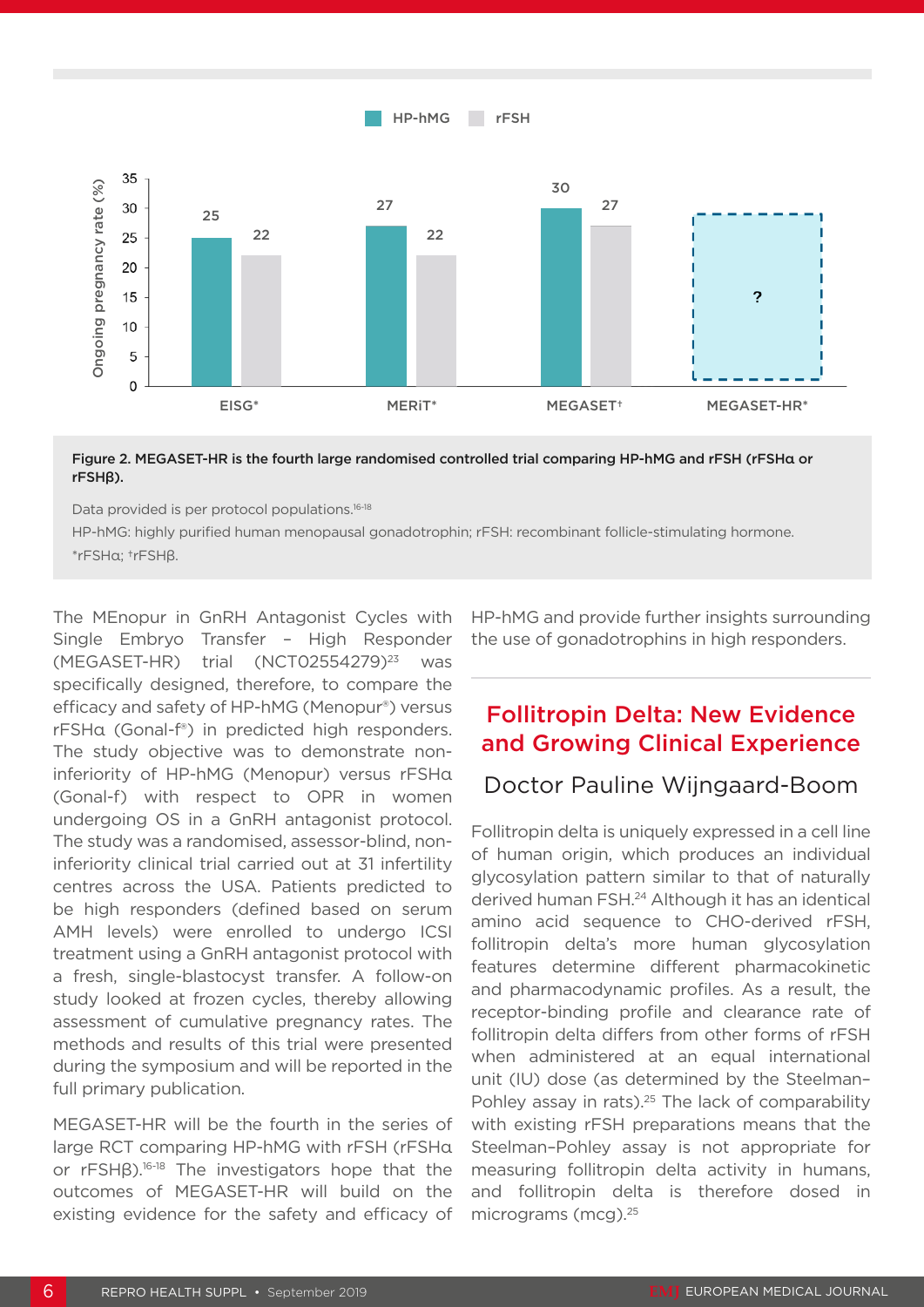Due to the distinct properties of follitropin delta and need for improved predictability of response to gonadotrophin dosing, it was necessary to develop an algorithm for individualised dosing. Phase I data were modelled to demonstrate that serum concentrations of rFSH were directly related to the dose and inversely related to body weight.26 As a result, body weight was considered to be a key variable for the development of a follitropin delta dosing algorithm. A dose– response model was also developed to predict the number of oocytes retrieved with follitropin delta.27 The model used several predictors of ovarian response obtained at baseline (age, weight, AFC, serum AMH, serum FSH, and serum inhibin B). Data from the dose–response model indicated that measuring AMH and body weight only are sufficient to predict the ovarian response following follitropin delta treatment.<sup>27</sup> Another key step in the development of the algorithm was to determine appropriate dosing for women with different levels of AMH in Phase II studies.<sup>27</sup>

The follitropin delta dosing algorithm was designed to induce optimal OS to maximise pregnancy, while minimising the risk of OHSS.<sup>13</sup> Although follitropin delta is the latest addition to the rFSH treatment landscape, there is already a growing body of clinical evidence to validate the follitropin delta dosing algorithm and support its efficacy across a range of patient types. The Evidence-based Stimulation Trial with Human rFSH in Europe and Rest of World (ESTHER) programme, which consisted of two Phase III trials, was conducted to prospectively validate the follitropin delta dosing algorithm and further support the efficacy and safety profile of follitropin delta.13,28 ESTHER-1 was a randomised, assessor-blind, controlled, non-inferiority, efficacy trial comparing the treatment strategy of individualised follitropin delta dosing with that of conventional follitropin alfa (Gonal-f) for IVF/ICSI.<sup>13</sup> ESTHER-2 was a continuation of ESTHER-1, focussed on immunogenicity, covering up to two repeated treatment cycles in women who did not achieve an ongoing pregnancy in ESTHER-1.<sup>28</sup> The ESTHER studies used a GnRH antagonist protocol with a single-blastocyst transfer. The coprimary endpoints of the study were OPR (10–11 weeks after transfer) and ongoing implantation rate (predefined non-inferiority margin of –8.0%); the secondary endpoints included distribution

of ovarian response, proportion of patients with extreme responses (hypo- and hyper-responses), LBR, early and late OHSS, and/or preventative interventions for early OHSS.13

The dosing of follitropin delta in the first cycle (ESTHER-1) was calculated using the algorithm as follows: in women with AMH ≥15 pmol/L, the daily dose was based on the actual AMH value and body weight; in women with AMH <15 pmol/L, a fixed daily dose of 12 mcg was administered irrespective of body weight.13 The dosing algorithm set the maximum daily dose at 12 mcg in the first treatment cycle to avoid overexposure in patients with higher body weight. Once calculated, the daily dose of follitropin delta was fixed throughout stimulation and was only adjusted in subsequent cycles of OS according to the response of the previous treatment cycle (ESTHER-2).28 Patients receiving follitropin alfa had a starting dose of 150 IU filled-by-mass for the first 5 days, after which the dose could be adjusted according to the ovarian response.<sup>13</sup>

The main efficacy results from ESTHER-1 were presented during the symposium. The study met its coprimary endpoints of non-inferiority, with similar OPR and ongoing implantation between individualised follitropin delta and conventional follitropin alfa.<sup>13</sup> There were also similar results between treatment groups for most of the secondary endpoints, including the number of live births and the number of neonates alive at 4 weeks.<sup>13</sup>

As a first step towards validating the follitropin delta dosing algorithm, data from a Phase I trial were modelled to predict whether individualised dosing would have an effect on the ovarian response.13 At trial enrolment, the model predicted that 42% of the individualised dosing group would yield an average of 8–14 oocytes. The results from ESTHER-1 validated this prediction, with 43% of patients attaining the predicted target yield.<sup>13</sup>

Results from the ESTHER clinical trial programme indicated that the follitropin delta dosing algorithm is associated with a favourable safety profile. A recently published secondary analysis of the combined data from ESTHER-1 and ESTHER-2 reported the favourable impact of individualised dosing with follitropin delta as a preventive strategy for OHSS risk in subsequent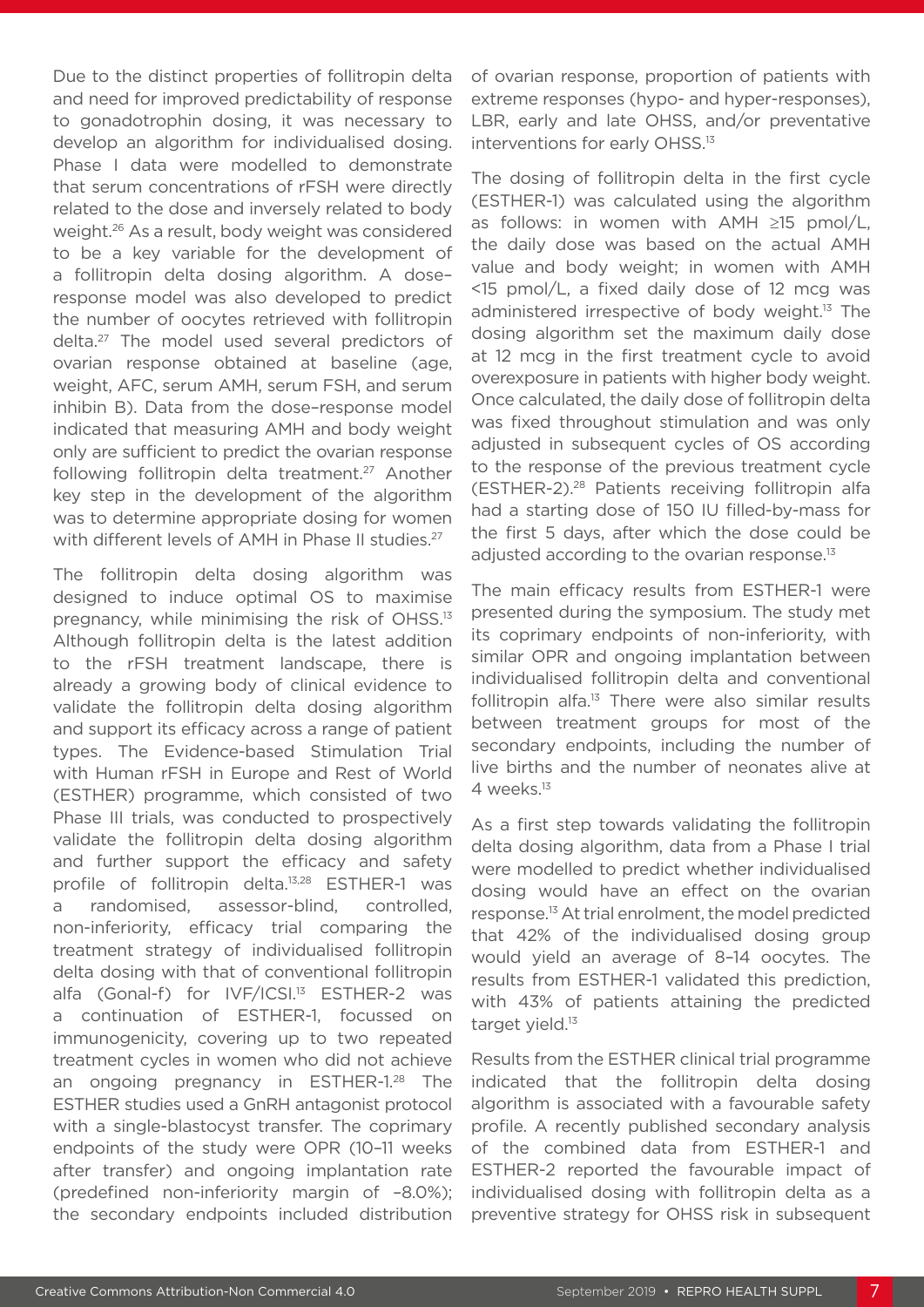OS cycles, with advantages observed mainly in patients with the highest AMH levels.<sup>28</sup> Unpublished analyses from the ESTHER clinical trial programme were also summarised, including the effect of body weight and AMH levels on oocyte yield, and how these parameters could be used to adjust follitropin delta dosing in order to achieve an appropriate oocyte output for each patient. In addition, a new analysis on how the number of oocytes retrieved affected the proportion of women receiving agonist triggering and fresh transfers was presented. Key results from the ESTHER clinical trial programme were then compared with real-world data collected from the Erasmus University Medical Center (Erasmus MC) in Rotterdam, the Netherlands. These data confirmed that individualised follitropin delta dosing using the approved algorithm delivers a predictable ovarian response in the population treated at Erasmus MC, with results consistent with ESTHER-1 clinical trial data.

In conclusion, it is important to ensure that the patient is always at the centre of any treatment decision. The ESTHER clinical trial programme validated the follitropin delta algorithm and demonstrated that the individualised dosing of follitropin delta provides a predictable ovarian response, with similar pregnancy outcomes but with a more favourable safety profile. Real-world experience and clinical trial evidence suggest that follitropin delta does provide a valuable tool for implementing individualised personalised treatment in a real-world setting.

#### **Conclusion**

The symposium was concluded by Co-Chair Prof Laven, who highlighted the importance of achieving individualised care in assisted reproductive technologies. By using approaches such as shared decision making and applying learnings from data sources such as RCT, fertility experts are increasingly able to tailor their treatment approach. Although RCT have long been considered the gold standard, they are typically performed in a select population, meaning that other data sources, such as observational studies and prediction models, will also be needed to guide individualised approaches. Prediction models using patient characteristics, such as AMH level, have already begun to provide a path toward personalised medicine. AMH is the most sensitive biomarker for ovarian response, and has been used to investigate choice of gonadotrophin in those at greatest risk of OHSS. In the MEGASET-HR study, AMH levels were used to select a predicted high-responder population in order to assess how hCG-driven LH bioactivity may influence safety and efficacy of HP-hMG. The results of MEGASET-HR will be reported in the full primary publication. The value of using patient characteristics to predict ovarian response can also been seen with the follitropin delta algorithm, which uses body weight and AMH to individualise the treatment dose. The follitropin delta algorithm, validated in the ESTHER clinical trial programme, delivers a predictable ovarian response in a real-world setting, consistent with clinical trial data. Prof Laven closed the symposium by highlighting the importance of individualising the treatment approach for all patients, not just in those at risk of poor or high response.

#### References

- 1. Goetz LH, Schork NJ. Personalized medicine: motivation, challenges, and progress. Fertil Steril. 2018;109(6):952-63.
- 2. Baker VL et al., "Using ART Surveillance Data in Clinical Research," De Geyter C et al. (eds.), Assisted Reproductive Technology Surveillance (2019), Cambridge: Cambridge University Press, pp. 47- 55.
- 3. Stern JE et al. Accuracy of selfreported survey data on assisted reproductive technology treatment parameters and reproductive history. Am J Obstet Gynecol. 2016;215(2):219.  $P1 - G$
- 4. Jungheim ES, Carson KR. Leveraging real-world data to move toward more personalized fertility treatment. Fertil Steril. 2018;109(4):608-9.
- 5. Sigman M. Introduction: Personalized medicine: What is it and what are the challenges? Fertil Steril. 2018;109(6):944-5.
- 6. Stocking K et al. Are interventions in reproductive medicine assessed for plausible and clinically relevant effects? A systematic review of power and precision in trials and meta-analyses. Hum Reprod. 2019;34(4):659-65.